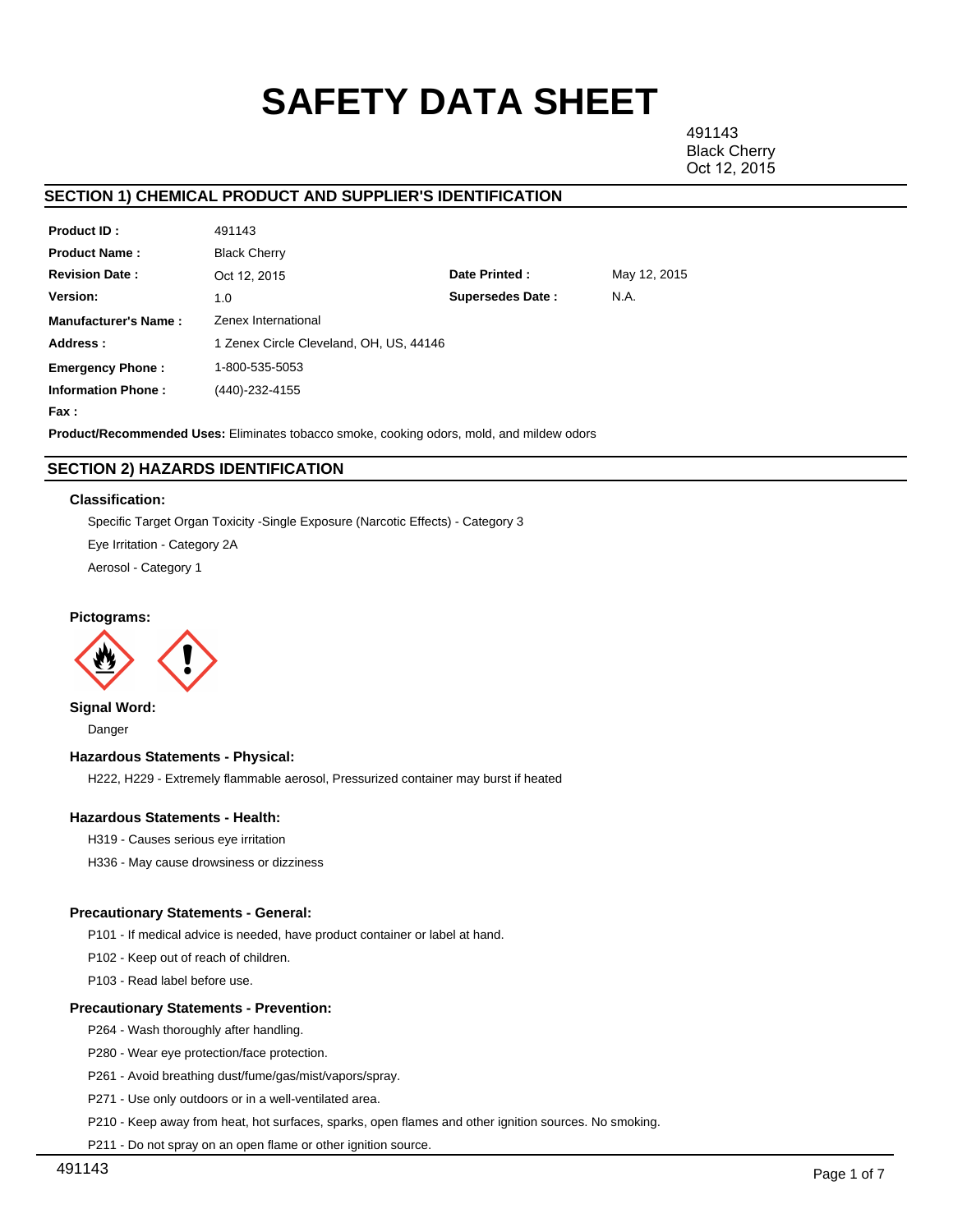#### **Precautionary Statements - Response:**

P312 - Call a POISON CENTER or doctor/physician if you feel unwell.

P305 + P351 + P338 - IF IN EYES: Rinse cautiously with water for several minutes. Remove contact lenses, if present and easy to do. Continue rinsing.

P337 + P313 - If eye irritation persists: Get medical advice/attention.

P304 + P340 - IF INHALED: Remove person to fresh air and keep comfortable for breathing.

#### **Precautionary Statements - Storage:**

P403 + P405 - Store in a well-ventilated place. Store locked up.

P410 - Protect from sunlight.

P412 - Do not expose to temperatures exceeding 50°C/122°F.

#### **Precautionary Statements - Disposal:**

P501 - Dispose of contents and container in accordance with all local, regional, national and international regulations.

| CAS          | <b>Chemical Name</b> | % by Weight |
|--------------|----------------------|-------------|
| 0000067-64-1 | <b>ACETONE</b>       | 39% - 69%   |
| 0000074-98-6 | <b>PROPANE</b>       | 16% - 29%   |
|              |                      |             |

## **SECTION 4) FIRST-AID MEASURES**

#### **Inhalation:**

Remove source of exposure or move person to fresh air and keep comfortable for breathing.

If exposed/feel unwell/concerned: Call a POISON CENTER/doctor.

Eliminate all ignition sources if safe to do so.

## **Eye Contact:**

Remove source of exposure or move person to fresh air. Rinse eyes cautiously with lukewarm, gently flowing water for several minutes, while holding the eyelids open. Remove contact lenses, if present and easy to do. Continue rinsing for a duration of 15-20 minutes. Take care not to rinse contaminated water into the unaffected eye or onto the face. If eye irritation persists: Get medical advice/attention.

#### **Skin Contact:**

Take off immediately all contaminated clothing, shoes and leather goods (e.g. watchbands, belts). Gently blot or brush away excess product. Wash with plenty of lukewarm, gently flowing water for a duration of 15-20 minutes. Call a POISON CENTER/doctor if you feel unwell. Store contaminated clothing under water and wash before reuse or discard.

#### **Ingestion:**

Rinse mouth. Do NOT induce vomiting. Immediately call a POISON CENTER/doctor. If vomiting occurs naturally, lie on your side, in the recovery position.

Never give anything by mouth to an unconscious or convulsing victim. Keep person warm and quiet.

## **SECTION 5) FIRE-FIGHTING MEASURES**

#### **Suitable Extinguishing Media:**

Use water, fog, dry chemical, or carbon dioxide.

Carbon dioxide can displace oxygen. Use caution when applying carbon dioxide in confined spaces. Simultaneous use of foam and water on the same surface is to be avoided as water destroys the foam.

## **Unsuitable Extinguishing Media:**

Water may be ineffective but can be used to cool containers exposed to heat or flame.

#### **Specific Hazards in Case of Fire:**

Contents under pressure. Keep away from ignition sources and open flames. Exposure of containers to extreme heat and flames can cause them to rupture often with violent force.

Aerosol cans may rupture when heated.

Heated cans may burst.

In fire, will decompose to carbon dioxide, carbon monoxide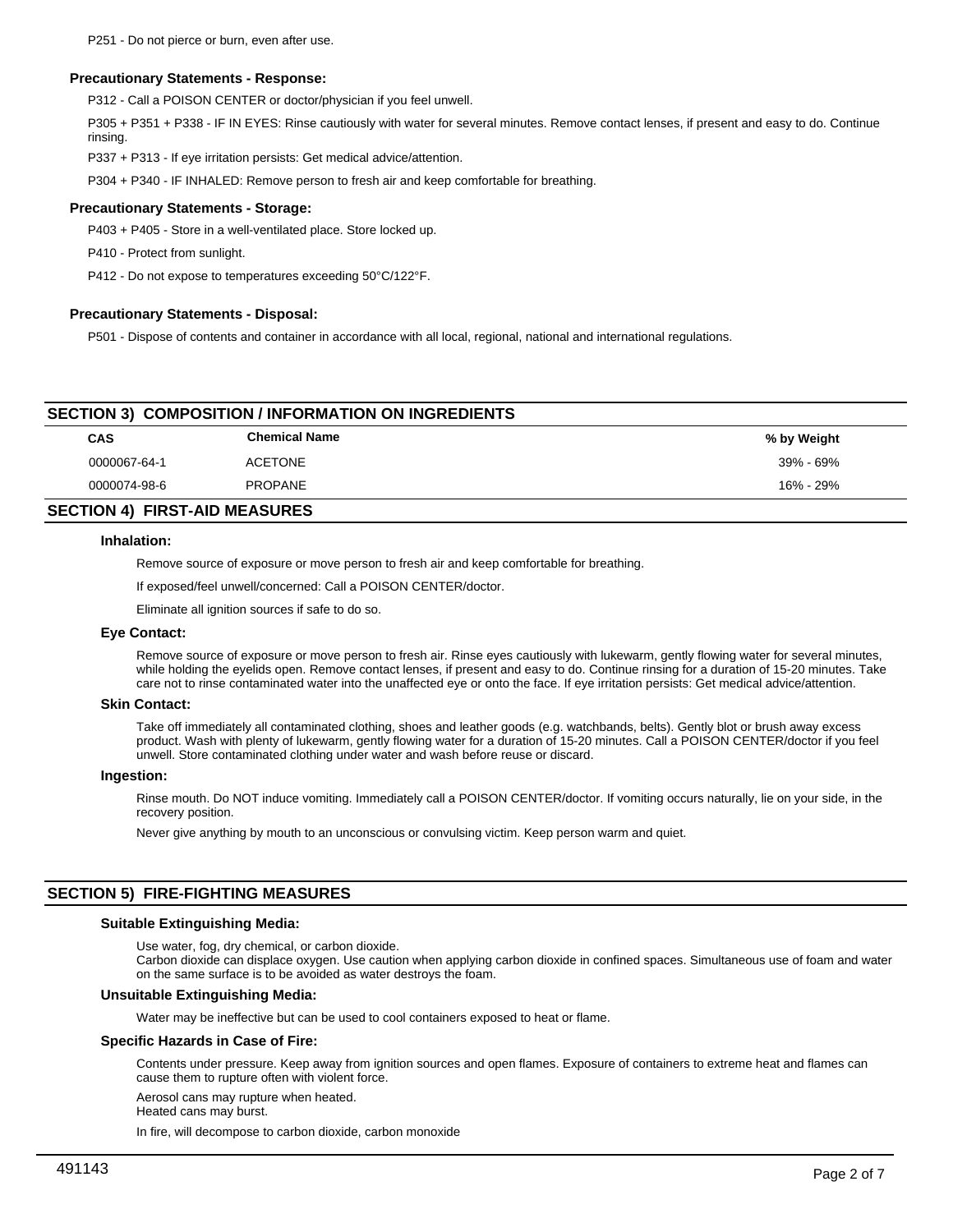## **Fire-Fighting Procedures:**

Isolate immediate hazard area and keep unauthorized personnel out. Stop spill/release if it can be done safely. Move undamaged containers from immediate hazard area if it can be done safely. Water spray may be useful in minimizing or dispersing vapors and to protect personnel.

Dispose of fire debris and contaminated extinguishing water in accordance with official regulations.

#### **Special Protective Actions:**

Wear protective pressure self-contained breathing apparatus (SCBA)and full turnout gear.

Care should always be exercised in dust/mist areas.

## **SECTION 6) ACCIDENTAL RELEASE MEASURES**

#### **Emergency Procedure:**

Flammable/combustible material.

ELIMINATE all ignition sources (no smoking, flares, sparks, or flames in immediate area). Stay upwind; keep out of low areas. Immediately turn off or isolate any source of ignition. Keep unnecessary people away; isolate hazard area and deny entry. Do not touch or walk through spilled material. Clean up immediately. Use absorbent sweeping compound to soak up material and put into suitable container for proper disposal.

#### **Recommended Equipment:**

Positive pressure, full-face piece self-contained breathing apparatus(SCBA), or positive pressure supplied air respirator with escape SCBA (NIOSH approved).

#### **Personal Precautions:**

ELIMINATE all ignition sources (no smoking, flares, sparks, or flames in immediate area). Use explosion proof equipment. Avoid breathing vapor. Avoid contact with skin, eye or clothing. Do not touch damaged containers or spilled materials unless wearing appropriate protective clothing.

#### **Environmental Precautions:**

Stop spill/release if it can be done safely. Prevent spilled material from entering sewers, storm drains, other unauthorized drainage systems and natural waterways by using sand, earth, or other appropriate barriers.

## **SECTION 7) HANDLING AND STORAGE**

#### **General:**

For industrial and institutional use only. For use by trained personnel only. Keep away from children. Wash hands after use. Do not get in eyes, on skin or on clothing. Do not breathe vapors or mists. Use good personal hygiene practices. Eating, drinking and smoking in work areas is prohibited. Remove contaminated clothing and protective equipment before entering eating areas. Eyewash stations and showers should be available in areas where this material is used and stored. **Ventilation Requirements:**

Use only with adequate ventilation to control air contaminants to their exposure limits. The use of local ventilation is recommended to control emissions near the source.

#### **Storage Room Requirements:**

Keep container(s) tightly closed and properly labeled. Store in cool, dry, well-ventilated areas away from heat, direct sunlight and incompatibilities. Store in approved containers and protect against physical damage. Keep containers securely sealed when not in use. Indoor storage should meet OSHA standards and appropriate fire codes. Containers that have been opened must be carefully resealed to prevent leakage. Empty container retain residue and may be dangerous.

Do not cut, drill, grind, weld, or perform similar operations on or near containers. Do not pressurize containers to empty them. Ground all structures, transfer containers and equipment to conform to the national electrical code. Use procedures that prevent static electrical sparks. Static electricity may accumulate and create a fire hazard.

Store at temperatures below 120°F.

## **SECTION 8) EXPOSURE CONTROLS, PERSONAL PROTECTION**

## **Eye Protection:**

Chemical goggles, safety glasses with side shields or vented/splash proof goggles. Contact lenses may absorb irritants. Particles may adhere to lenses and cause corneal damage.

#### **Skin Protection:**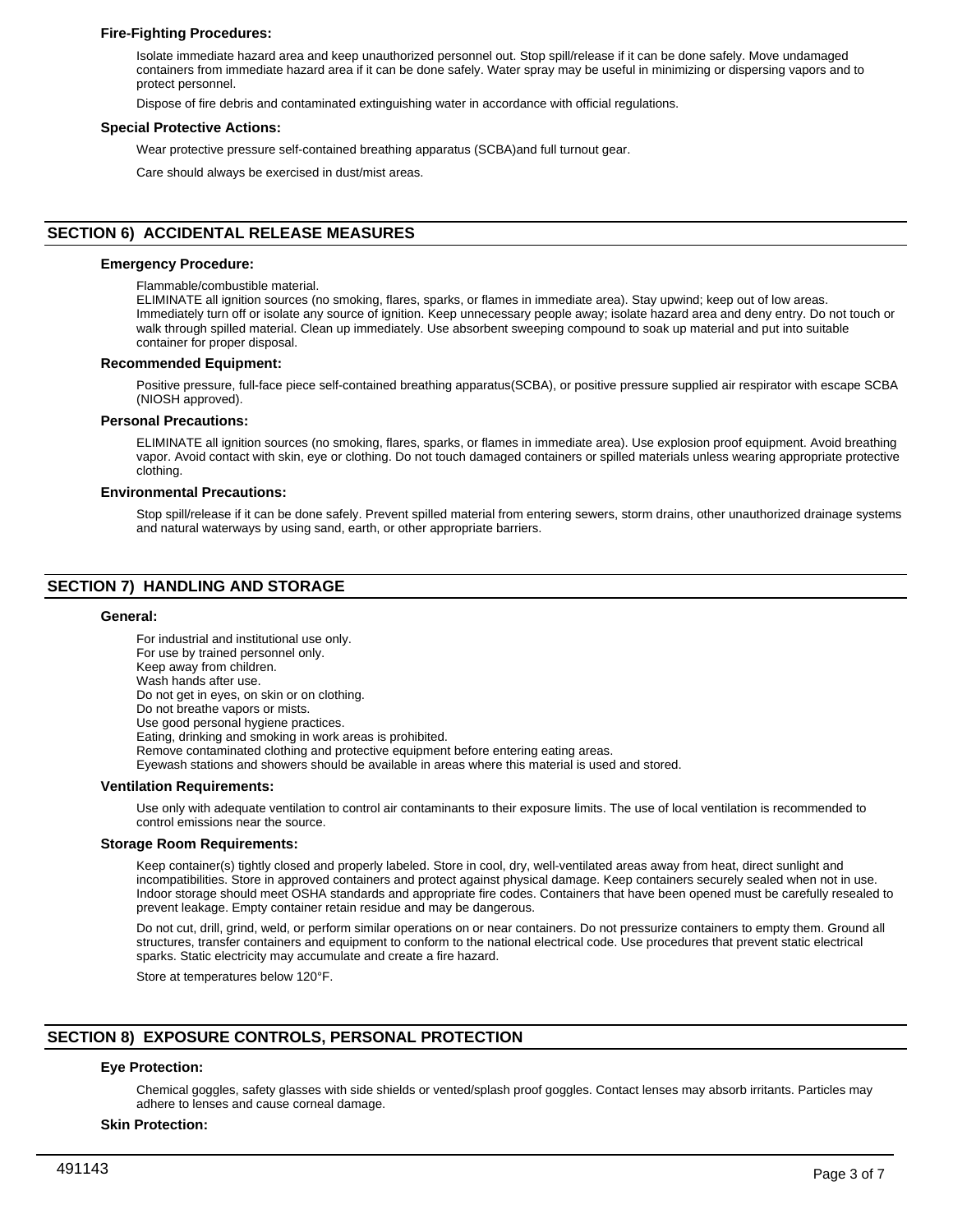Wear gloves, long sleeved shirt, long pants and other protective clothing as required to minimize skin contact.

Use of gloves approved to relevant standards made from the following materials may provide suitable chemical protection: PVC, neoprene or nitrile rubber gloves. Suitability and durability of a glove is dependent on usage, e.g. frequency and duration of contact, chemical resistance of glove material, glove thickness, dexterity. Always seek advice from glove suppliers. Contaminated gloves should be replaced. Chemical-resistant clothing is recommended to avoid prolonged contact. Avoid unnecessary skin contact.

## **Respiratory Protection:**

If engineering controls do not maintain airborne concentrations to a level which is adequate to protect worker, a respiratory protection program that meets or is equivalent to OSHA 29 CFR 1910.134 and ANSI Z88.2 should be followed. Check with respiratory protective equipment suppliers. Where air-filtering respirators are suitable, select an appropriate combination of mask and filter. Select a filter suitable for combined particulate/organic gases and vapors.

When spraying more than one half can continuously or more than one can consecutively, use NIOSH approved respirator.

## **Appropriate Engineering Controls:**

Provide exhaust ventilation or other engineering controls to keep the airborne concentrations of vapors below their respective threshold limit value.

| <b>Chemical Name</b> | OSHA<br>TWA<br>(ppm) | OSHA<br>TWA<br>(mg/m3) | <b>OSHA</b><br>STEL<br>(ppm) | OSHA<br><b>STEL</b><br>(mg/m3) | OSHA-<br>Tables-<br>Z1,2,3 | <b>OSHA</b><br>Carcinogen | OSHA<br>Skin<br>designation | <b>NIOSH</b><br>TWA<br>(ppm) | <b>NIOSH</b><br>TWA<br>(mg/m3) | <b>NIOSH</b><br>STEL<br>(ppm) | <b>NIOSH</b><br>STEL<br>(mg/m3) | <b>NIOSH</b><br>Carcinogen |
|----------------------|----------------------|------------------------|------------------------------|--------------------------------|----------------------------|---------------------------|-----------------------------|------------------------------|--------------------------------|-------------------------------|---------------------------------|----------------------------|
| <b>ACETONE</b>       | 1000                 | 2400                   |                              |                                |                            |                           |                             | 250                          | 590                            |                               |                                 |                            |
| PROPANE              | 1000                 | 1800                   |                              |                                |                            |                           |                             | 1000                         | 1800                           |                               |                                 |                            |

| Chemical Name  | ACGIH<br>TWA<br>(ppm)                              | <b>ACGIH</b><br><b>TWA</b><br>(mg/m3) | <b>ACGIH</b><br><b>STEL</b><br>(ppm) | <b>ACGIH</b><br><b>STEL</b><br>(mg/m3) |
|----------------|----------------------------------------------------|---------------------------------------|--------------------------------------|----------------------------------------|
| <b>ACETONE</b> | 500                                                | 1188                                  | 750                                  | 1782                                   |
| <b>PROPANE</b> | See<br>Appendix<br>F: Minimal<br>Oxygen<br>Content |                                       |                                      |                                        |

## **SECTION 9) PHYSICAL AND CHEMICAL PROPERTIES**

## **Physical and Chemical Properties**

| Density                      | 6.67638 lb/gal         |
|------------------------------|------------------------|
| Density VOC                  | 1.91939 lb/gal         |
| % VOC                        | 28.74892%              |
| <b>VOC Actual</b>            | 1.91939 lb/gal         |
| <b>VOC Actual</b>            | 230.00000 g/l          |
| <b>VOC Regulatory</b>        | 1.91939 lb/gal         |
| <b>VOC Regulatory</b>        | 230.00000 g/l          |
| Appearance                   | Clear                  |
| <b>Odor Threshold</b>        | <b>NA</b>              |
| Odor Description             | Cherry Fragrance       |
| pH                           | <b>NA</b>              |
| <b>Water Solubility</b>      | <b>NA</b>              |
| Flammability                 | Flashpoint below 73 °F |
| Flash Point Symbol           | <b>NA</b>              |
| <b>Flash Point</b>           | <b>NA</b>              |
| Viscosity                    | <b>NA</b>              |
| Lower Explosion Level        | 1.8                    |
| <b>Upper Explosion Level</b> | 9.5                    |
| <b>Melting Point</b>         | <b>NA</b>              |
| Vapor Density                | Slower than ether      |
|                              |                        |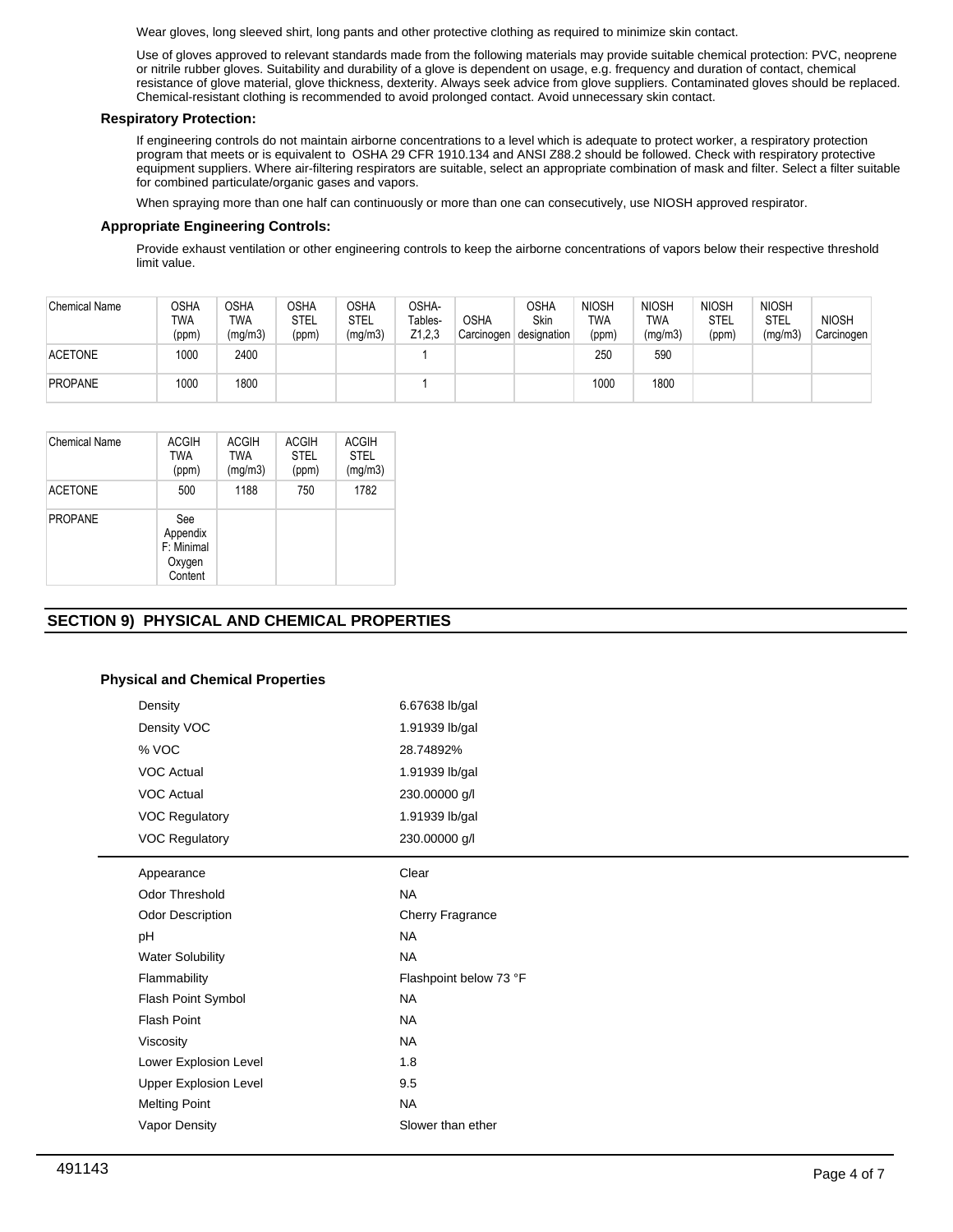| Freezing Point          | ΝA                |
|-------------------------|-------------------|
| Low Boiling Point       | $0^{\circ}$ F     |
| High Boiling Point      | 133 °F            |
| Decomposition Pt        | 0                 |
| Auto Ignition Temp      | ΝA                |
| <b>Evaporation Rate</b> | Slower than ether |

## **SECTION 10) STABILITY AND REACTIVITY**

## **Stability:**

Stable.

## **Conditions to Avoid:**

High temperatures.

## **Incompatible Materials:**

None known.

## **Hazardous Reactions/Polymerization:**

Will not occur.

## **Hazardous Decomposition Products:**

In fire, will decompose to carbon dioxide, carbon monoxide.

## **SECTION 11) TOXICOLOGICAL INFORMATION**

## **Skin Corrosion/Irritation:**

Overexposure will cause defatting of skin.

## **Serious Eye Damage/Irritation:**

Overexposure will cause redness and burning sensation.

Causes serious eye irritation

#### **Carcinogenicity:**

No data available

## **Germ Cell Mutagenicity:**

No data available

## **Reproductive Toxicity:**

No data available

## **Respiratory/Skin Sensitization:**

No data available

## **Specific Target Organ Toxicity - Single Exposure:**

May cause drowsiness or dizziness

## **Specific Target Organ Toxicity - Repeated Exposure:**

No data available

## **Aspiration Hazard:**

Aspiration hazard if swallowed.

## **Acute Toxicity:**

Inhalation: effect of overexposure include irritation of respiratory tract, headache, dizziness, nausea, and loss of coordination. Extreme overexposure may result in unconsciousness and possibly death.

0000067-64-1 ACETONE

LC50 (male rat): 30000 ppm (4-hour exposure); cited as 71000 mg/m3 (4-hour exposure) (29) LC50 (male mouse): 18600 ppm (4-hour exposure); cited as 44000 mg/m3 (4-hour exposure) (29)

LD50 (oral, female rat): 5800 mg/kg (24)

LD50 (oral, mature rat): 6700 mg/kg (cited as 8.5 mL/kg) (31)

LD50 (oral, newborn rat): 1750 mg/kg (cited as 2.2 mL/kg) (31)

LD50 (oral, mouse): 3000 mg/kg (32,unconfirmed)

LD50 (dermal, rabbit): Greater than 16000 mg/kg cited as 20 mL/kg) (30)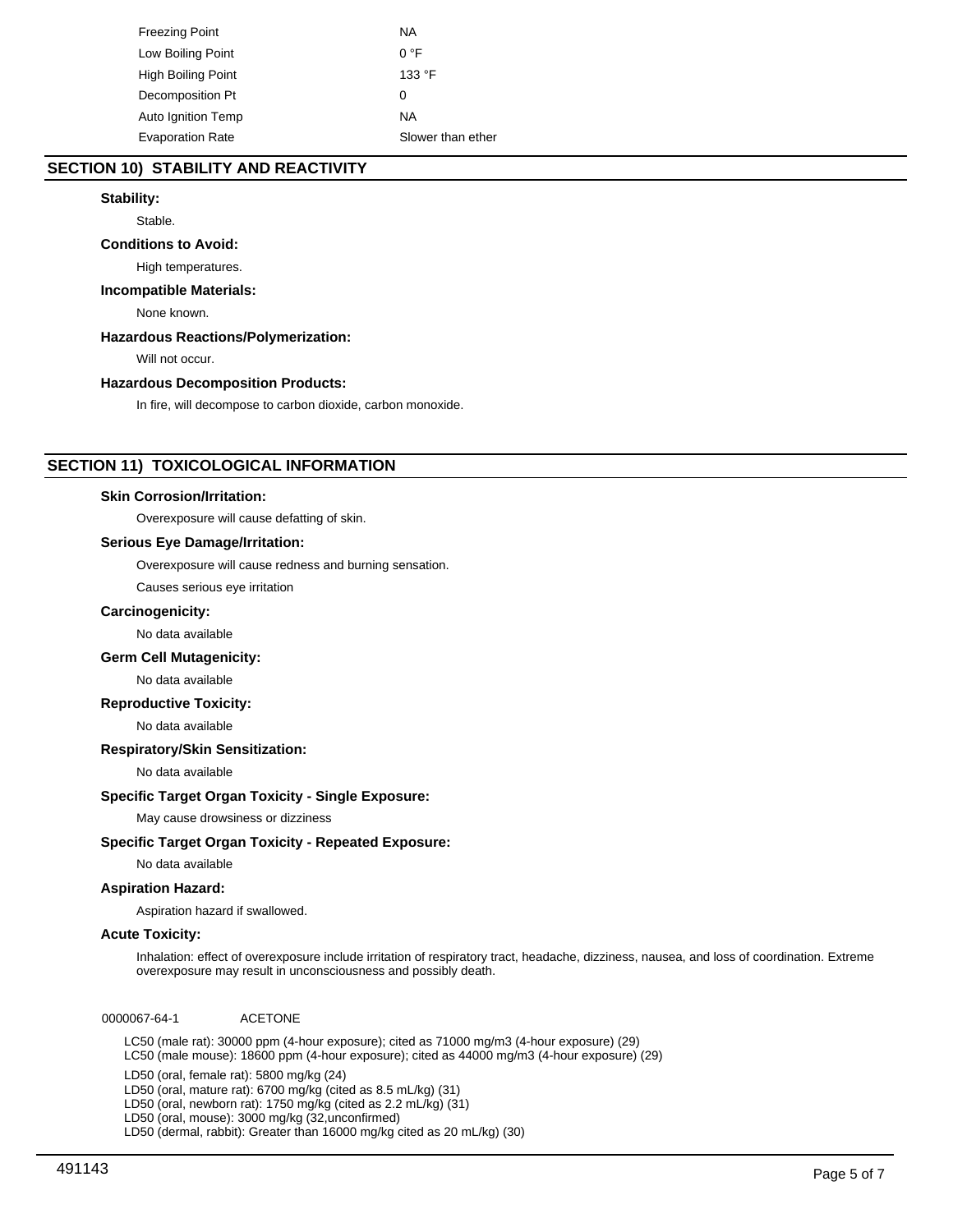## **Potential Health Effects - Miscellaneous**

0000067-64-1 ACETONE

The following medical conditions may be aggravated by exposure: lung disease, eye disorders, skin disorders. Overexposure may cause damage to any of the following organs/systems: blood, central nervous system, eyes, kidneys, liver, respiratory system, skin.

## **SECTION 12) ECOLOGICAL INFORMATION**

#### **Toxicity:**

No data available.

#### **Mobility in Soil:**

No data available.

## **Other Adverse Effects:**

No data available.

## **Bio-accumulative Potential**

0000067-64-1 ACETONE

Does not bioaccumulate

## **Persistence and Degradability**

0000067-64-1 ACETONE

91% readily biodegradable, Method: OECD Test Guideline 301B

## **SECTION 13) DISPOSAL CONSIDERATIONS**

#### **Water Disposal:**

Under RCRA, it is the responsibility of the user of the product, to determine a the time of disposal whether the product meets RCRA criteria for hazardous waste. Waste management should be in full compliance with federal, state, and local laws.

Empty containers retain product residue which may exhibit hazards of material, therefore do not pressurize, cut, glaze, weld or use for any other purposes. Return drums to reclamation centers for proper cleaning and reuse.

## **SECTION 14) TRANSPORT INFORMATION**

## **U.S. DOT Information:**

Consumer Commodity, ORM-D

## **IMDG Information:**

Consumer Commodity, ORM-D

## **IATA Information:**

Consumer Commodity, ORM-D

## **SECTION 15) REGULATORY INFORMATION**

| CAS          | <b>Chemical Name</b> | % By Weight | <b>Regulation List</b>                             |
|--------------|----------------------|-------------|----------------------------------------------------|
| 0000067-64-1 | <b>ACETONE</b>       |             | 39% - 69% CERCLA, SARA312, TSCA, RCRA, ACGIH, OSHA |
| 0000074-98-6 | <b>PROPANE</b>       |             | 16% - 29% SARA312.TSCA.ACGIH.OSHA                  |

## **SECTION 16) OTHER INFORMATION**

#### **Glossary:**

\* There are points of differences between OSHA GHS and UN GHS. In 90% of the categories, they can be used interchangeably, but for the Skin Corrosion/Irritant Category and the Specific Target Organ Toxicity (Single and Repeated Exposure) Categories. In these cases, our system will say UN GHS.